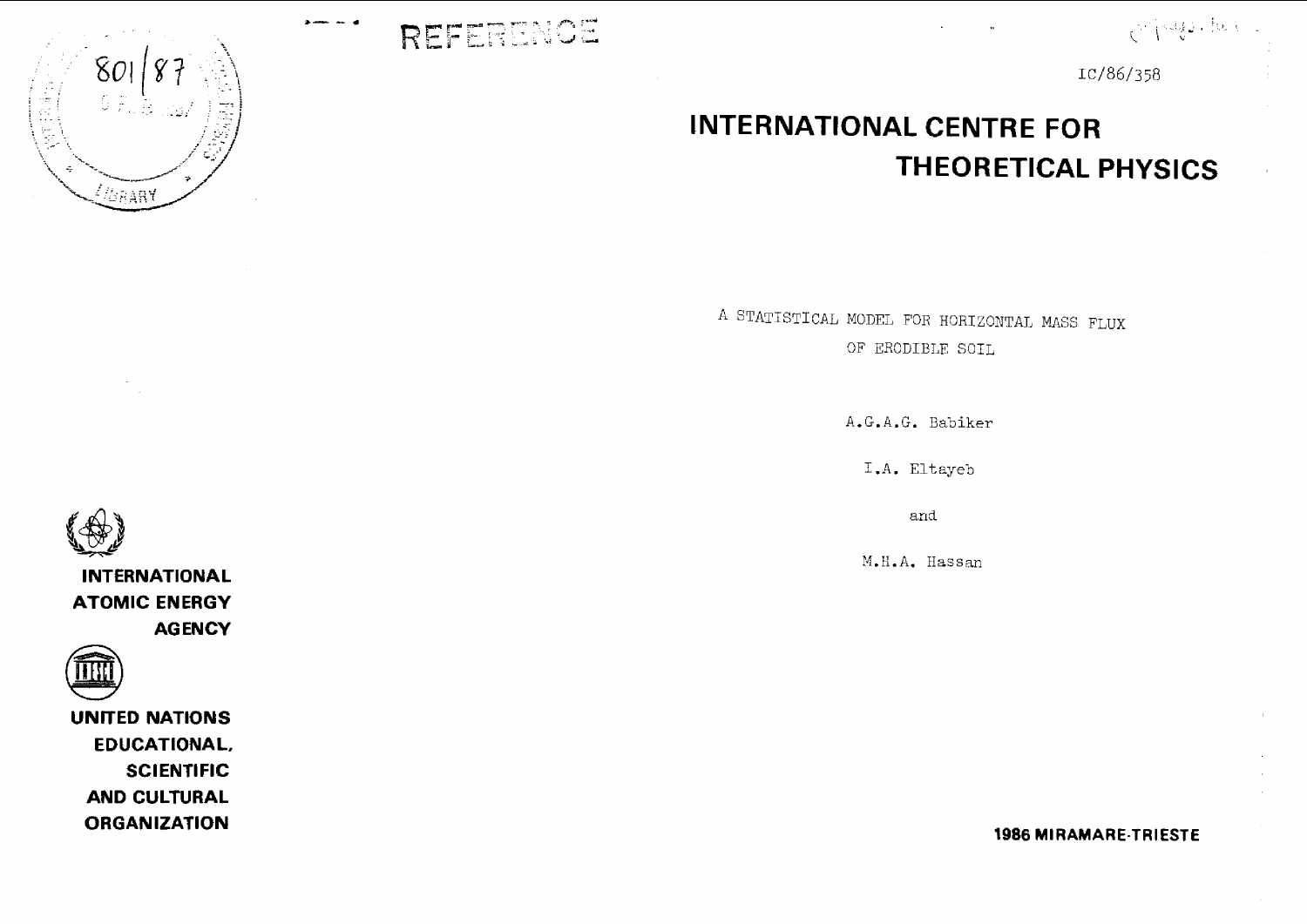$\sim 10^{-1}$ **. . .** pine.

 $\sim 100$ 

 $\mathcal{L}^{\text{max}}_{\text{max}}$  , where  $\mathcal{L}^{\text{max}}_{\text{max}}$  $\mathcal{A}_1$ 

 $\mathcal{L}$ 

 $\mathcal{L}^{\mathcal{L}}(\mathcal{L}^{\mathcal{L}})$  and  $\mathcal{L}^{\mathcal{L}}(\mathcal{L}^{\mathcal{L}})$  . The contribution of the set of  $\mathcal{L}^{\mathcal{L}}$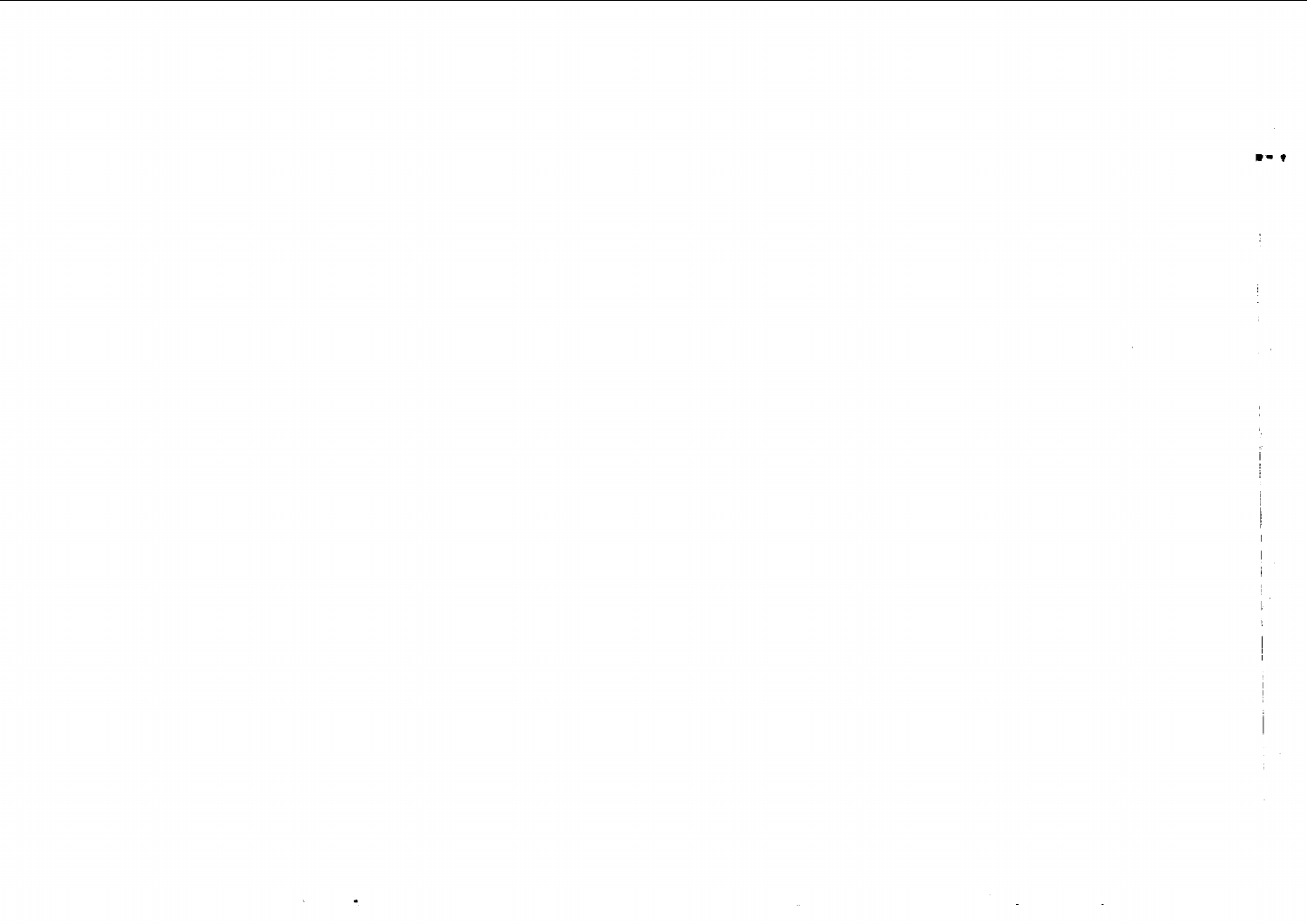# **IC/86/358**

 $\mathbf{y}_{12} \in \mathbb{R}^{n \times d}$  where  $\mathbf{y}_{12}$ **International Atomic Energy Agency and United Nations Educational Scientifi c and Cultural Organization**

**INTERNATIONAL CENTRE FOR THEORETICAL PHYSICS**

**A STATISTICAL MODEL FOR HORIZONTAL MASS FLUX OF ERODIBLE SOIL \***

**A.G.A.G. Babiker, I.A. Eltayeb and M.ll.A. Hassan \*\*** International Centre for Theoretical Physics, Trieste, Italy.

#### **ABSTRACT**

**It is shown that the mass flux of erodible sail transported horizontally by a statistically distributed wind flow has a statistical distribution. Explicit expression for the probability density function, p.d.f., of the flux is derived for the case in which the wind speed has a Weibull distribution. The statistical distribution for a mass flux characterized by a generalized Bagnold formula is found to be Weibull far the case of zero threshold speed.**

**Analytic and numerical values for the average horizontal mass flux of soil are obtained for various values of wind parameters, by evaluating the first moment of the flux density function.**

> **MIRAMARE - TRIESTE November 1986**

**\* To be submitted for publication.**

**\*• Permanent address: School of Mathematical Sciences, University of Khartoum, Khartoum, Sudan.**

# **I. INTRODUCTION**

**Following Bagnold(s ' and Chepil's ' classic works on mass transport rate of wind-blown soil, a nuaber of authors have obtained various formulae relating the horizontal mass flux of erodible soil to the observed and threshold wind speeds (for a recent review see Greeley and Ivarsen ). A generalized Bagnold formula which Incorporates most of these expressions as special cases may be written as**

$$
q = q_0 (u - u_T)^n u^m
$$

in which u and u<sub>m</sub> are the observed and threshold wind speeds, n, m and  $q_{\alpha}$  are constants whose values depend on soil and flow properties.

**Field observations and wind data reveal that wind erosion is coma inly caused by a highly variable wind flow. One method of characterizing the variability of the wind is to assume a statistical distribution for the** wind speed. In particular, Johnson <sup>4</sup>, has shown that the two-parameter **Weibull distribution fits wind data reasonably well.**

**Given a mass flux formula and a probability density function for the wind speed, one can compute the average loss of soil over a certain period. Such computation has recently been carried out by Skidaore** and Gillette <sup>6)</sup>. Skidmore <sup>5)</sup> modified Chepil's formula for the rate **of erosion of damp material and obtained analytic expression for the wind erosion climatic factor for the case in which the wind speed has a Rayleigh** distribution. Gillette  $6$ ) used in his analysis a special case of the generalized Bagnold formula given above  $(n = 2, m = 1)$  and the Rayleigh **distribution function for the wind speed.**

**The first objective of this paper is to show that the horizontal mass flux of erodible soil transported by a statistically distributed wind has a statistical distribution and to obtain explicit expression for the flux distribution for the case in which the wind speed has a Weibull distribution. The analysis is carried out in Sec.II. The second objective is to derive from the general expression of the flux probability density function analytic and numerical values for the average soil loss for the case in which the horizontal flux Is governed by the generalized Bagnold formula given above. The evaluation is carried out in Sec.III. The** results obtained in this section generalize those found by Gillette <sup>6)</sup>. **Sec.IV contains some concluding remarks.**

**-2-**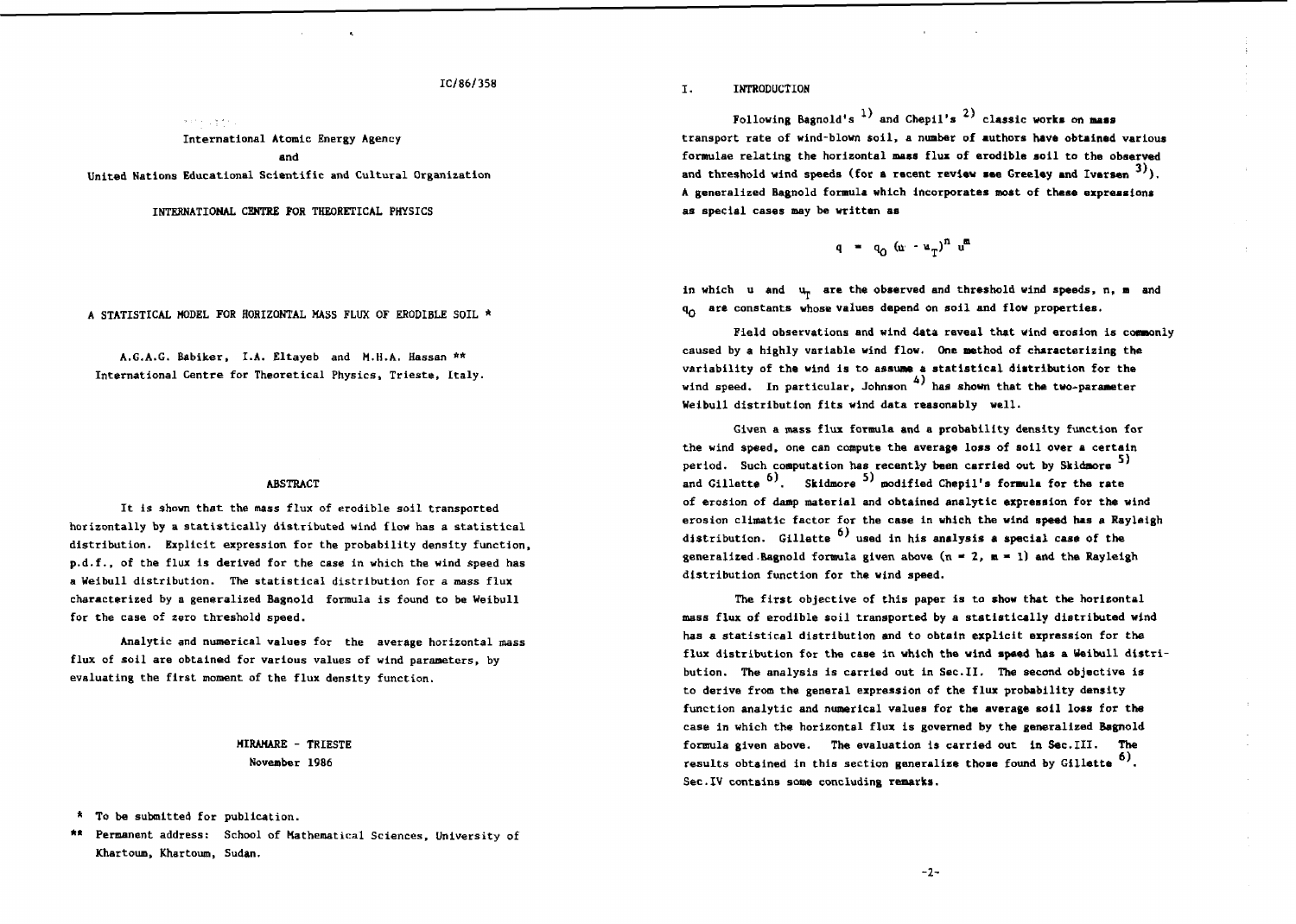#### II. PROBABILITY DISTRIBUTION FOR THE FLUX

Consider a highly variable wind flow over a flat surface of erodible material. Assume that the wind speed has a Weibull distribution whose probability density function is given by

$$
f(u) = \frac{k}{c} \left(\frac{u}{c}\right)^{k-1} \exp\left(-\left(\frac{u}{c}\right)^k\right) \qquad , \tag{1}
$$

where k and c are the shape and scale parameters.

Let  $q(u)$  be the horizontal mass flux of soil transported per unit time per unit area as a result of the wind flow. Let  $u_{\pi}$  be the threshold wind speed for wind erosion. In general

$$
q(u) = K(u) I_{(u_{T},\infty)}(u) \qquad (2)
$$

where  $I_{(u_m,\infty)}(u)$  is the indicator function of  $(u_m,\infty)$  and  $K(u)$  is a strictly increasing function of u for  $u > u_{\pi}$ .

For any  $q > 0$ <sup>3</sup> a unique  $u = u(q)$  such that  $K(u(q)) = q$ . Thus, in view of  $(1)$ , we can easily deduce that the flux  $q(u)$  has the commulative distribution function

$$
G(q) = \begin{cases} 0 & \text{for } q < 0 \\ \Delta & \text{for } q = 0 \\ 1 - \exp\left\{-\left(\frac{u(q)}{c}\right)^k\right\} & \text{for } q > 0 \end{cases}
$$
 (3)

where

$$
\Delta = 1 - \exp\left[-\left(\frac{u_T}{c}\right)^k\right] \qquad (4)
$$

The probability density function of the flux,  $g(q) = G'(q)$  is then given by

$$
g(q) = \Delta \delta_0(q) + \frac{k}{c} \left[ \frac{u(q)}{c} \right]^{k-1} u'(q) \exp \left[ - \left( \frac{u(q)}{c} \right)^k \right]
$$
 (5)

in which  $\delta_{\Omega}$  is the Dirac delta function.

In what follows we shall assume that the horizontal flux  $q(u)$  is governed by the generalized Bagnold formula

$$
q = q_0 (u - u_T)^n u^m \t\t(6)
$$

If  $u_T = 0$ , Eq.(6) gives

$$
u = \left(\frac{q}{q_0}\right)^{\frac{1}{n+m}}
$$

and the substitution of this into (5) leads to

$$
g(q) = \frac{k'}{c^{\dagger}} \left( \frac{q}{c^{\dagger}} \right)^{k'-1} \exp \left\{ - \left( \frac{q}{c^{\dagger}} \right)^{k'} \right\} , \qquad (7)
$$

where

$$
k' = \frac{k}{n+m}
$$
 and  $c' = q_0 e^{n+m}$  (8)

Thus for zero threshold wind speed the probability density function of the flux is Weibull with parameters  $k<sup>1</sup>$  and  $c'$ .

# III. AVERAGE HORIZONTAL FLUX

The  $r^{th}$  moment of the probability density function of the flux,  $g(q)$ , is given by

$$
\left\langle q^{r}\right\rangle = \int\limits_{0}^{\infty} q^{r} g(q) dq \qquad (9)
$$

1. 新型 计

「金融の場合」という。<br>「金融の場合」という。

ل ف e.

学术

**I** 

**i**

**第2卷要查看我的话是是在你们的** 

For  $u_{\pi} = 0$ , the substitution of (7) into (9) gives

$$
\left\langle q^{r} \right\rangle_{u_{\mathbf{T}}^{\text{mQ}}} = e^{r^{r}} \Gamma(1 + \frac{r}{k}, ) = q_{0}^{r} e^{(n + m)r} \Gamma\left(1 + \frac{r(n + m)}{k}\right) \quad . \tag{10}
$$

The average horizontal flux of soil particles is obtained by calculating the first moment of the probability density function,  $g(q)$ . Substituting (5) into (9) and setting  $r = 1$ , we get

$$
\langle q \rangle = \frac{k}{c} \int_{0}^{\infty} \left(\frac{u}{c}\right)^{k-1} q e^{-\left(\frac{u}{c}\right)^k} u'(q) dq
$$
 (11)

Upon making the change of integration variable from  $q$  to  $u$ , where  $u$  and q are related by Eq. $(6)$ , Eq. $(11)$  becomes

$$
\langle q \rangle = q_0 \left(\frac{k}{c}\right) \int_{\frac{u_1}{c}}^{\infty} \left(\frac{u}{c}\right)^{k-1} (u - u_T)^n u^m e^{-\left(\frac{u_1}{c}\right)^k} du
$$
 (12)

Furthermore, defining  $x = u/u$ , where

-4-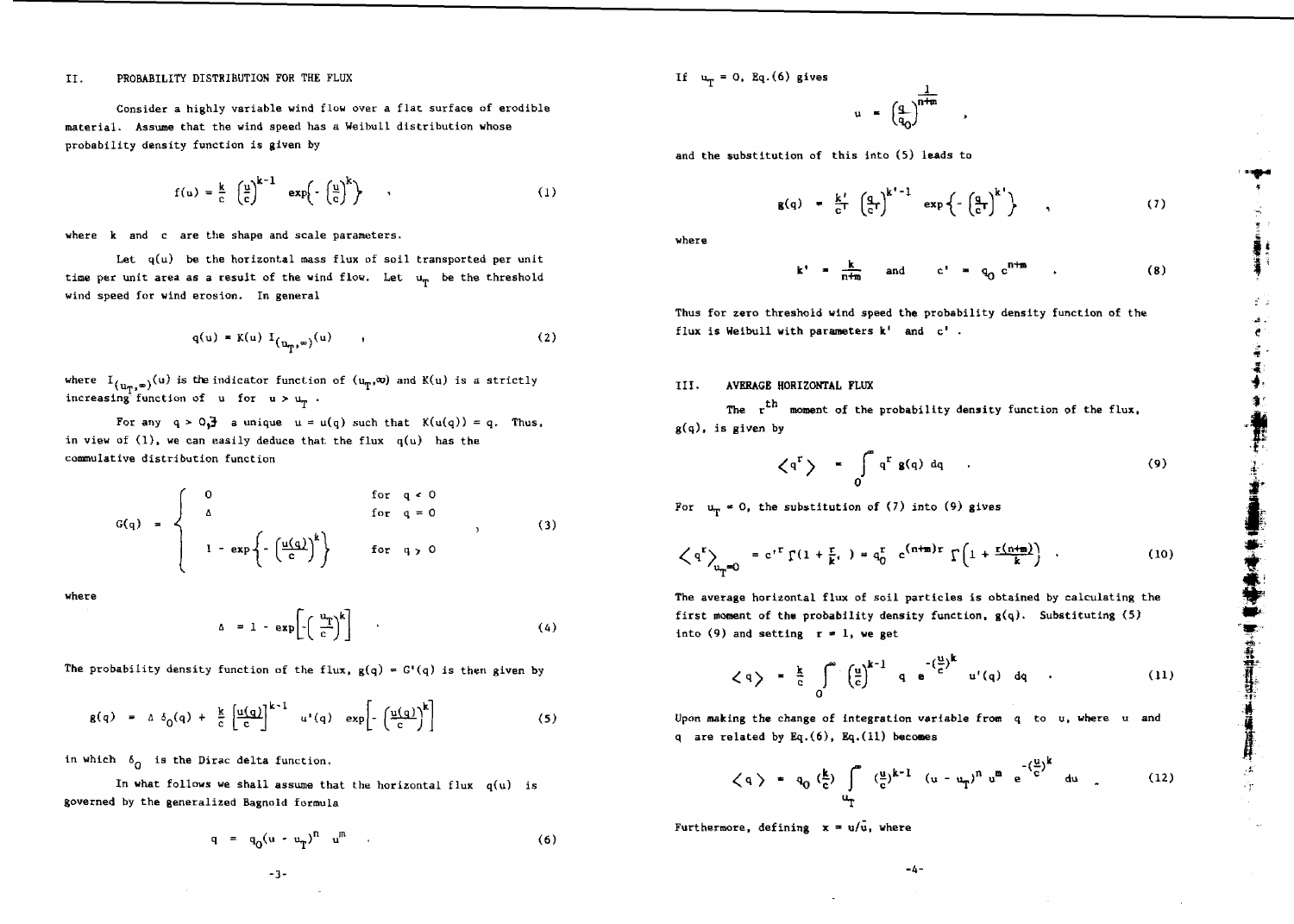$$
\bar{u} = \int_{0}^{\infty} u f(u) du = c \Gamma(1 + \frac{1}{k})
$$
 (13)

**is the average wind speed, and introducing the new integration variable x in (12), we get**

$$
E = \left\langle \frac{q}{q_0} \right\rangle = k \left( \frac{u}{c} \right)^k \bar{u}^{n+m} \int_0^\infty (x - k)^n x^{m+k-1} e^{-\left( \frac{u}{c} \right)^k x^k} dx , \qquad (14)
$$

**where**

$$
R = u_T/\bar{u}
$$

**Exact analytic values for the integral in (14) can be obtained for the following special cases:**

$$
i) \qquad k = 1
$$

**In this case (14) reduces to**

$$
E = \left\langle \frac{q}{q_0} \right\rangle = \bar{u}^{n+m} R^{\frac{n+m}{2}} \Gamma(m+1) e^{-\frac{R}{2}} \omega_{\frac{n-m}{2}, -\frac{(n+m+1)}{2}}(R) \qquad (15)
$$

where W is the Whittacker function.

For 
$$
n = 1
$$
,  $m = 2$  (15) has the value  
\n $\bar{R} = \bar{u}^3 e^{-R} (K^2 + 4R + 6)$  (16)

ii)  $k = 2, n = 1, m = 2$ 

**In this case (14) takes the form**

$$
E = \frac{\pi}{2} \bar{u}^3 \int_0^{\infty} (x-R) x^3 e^{-\frac{\pi}{4} x^2} dx
$$
 (17)

**Introducing the new variable**  $y = \frac{\pi x^2}{4}$ , (17) transforms into

$$
E = \left(\frac{2}{\sqrt{\pi}}\bar{u}\right)^3 \int_{\lambda^2}^{\infty} (y^{1/2} - \lambda) y e^{-y} dy, \quad \lambda^2 = \frac{\pi}{4} R^2 . \tag{18}
$$

The integral in Eq.(18) can be evaluated in closed form<sup>7)</sup> to give

$$
\mathbf{E} = \left(\frac{2}{\sqrt{\pi}} - \bar{u}\right)^3 \frac{1}{2} \left\{ \frac{3\sqrt{\pi}}{2} \left(1 - \phi(\lambda)\right) + \lambda e^{-\lambda 2} \right\} \quad . \tag{19}
$$

For other values of k, n and m, Eq.(14) has been evaluated numerically and the results are summarized in Figs.  $I(a)-I(e)$  and  $2(a)-2(g)$ .

## **IV. CONCLUDING REMARKS**

**We have obtained in Sec.II an explicit expression for the probability density function describing the random variation of the** horizontal mass flux of erodible soil transported by a variable wind **speed satisfying a two-parameters Weibull distribution.**

**The probability density function is used to obtain the average soil loss, E, for the case in which the horizontal flux is proportional** to  $(u - u_{\pi})^n u^{\pi}$ . The values obtained show that for a fixed Weibull parameter k and a fixed threshold speed u<sub>n</sub>, the average soil **transported increases as m increases and n decreases (for values of n and m satisfying n + m - 3). On the other hand, for fixed values of n and m the average soil transported decreases as the Weibull parameter k** increases for any value of the threshold speed  $u<sub>T</sub>$ . The case  $k = 2$ ,  $n = 1$ ,  $m = 2$  (Fig.(1)) agrees with the results of Gillette  $6$ )

### **ACKNOWLEDGMENTS**

**Two of the authors (A.G.A.G.B) and (I.A.E) would like to thank Professor Abdus Salam, the International Atomic Energy Agency and UNESCO for hospitality at the International Centre for Theoretical Physics, Trieste.**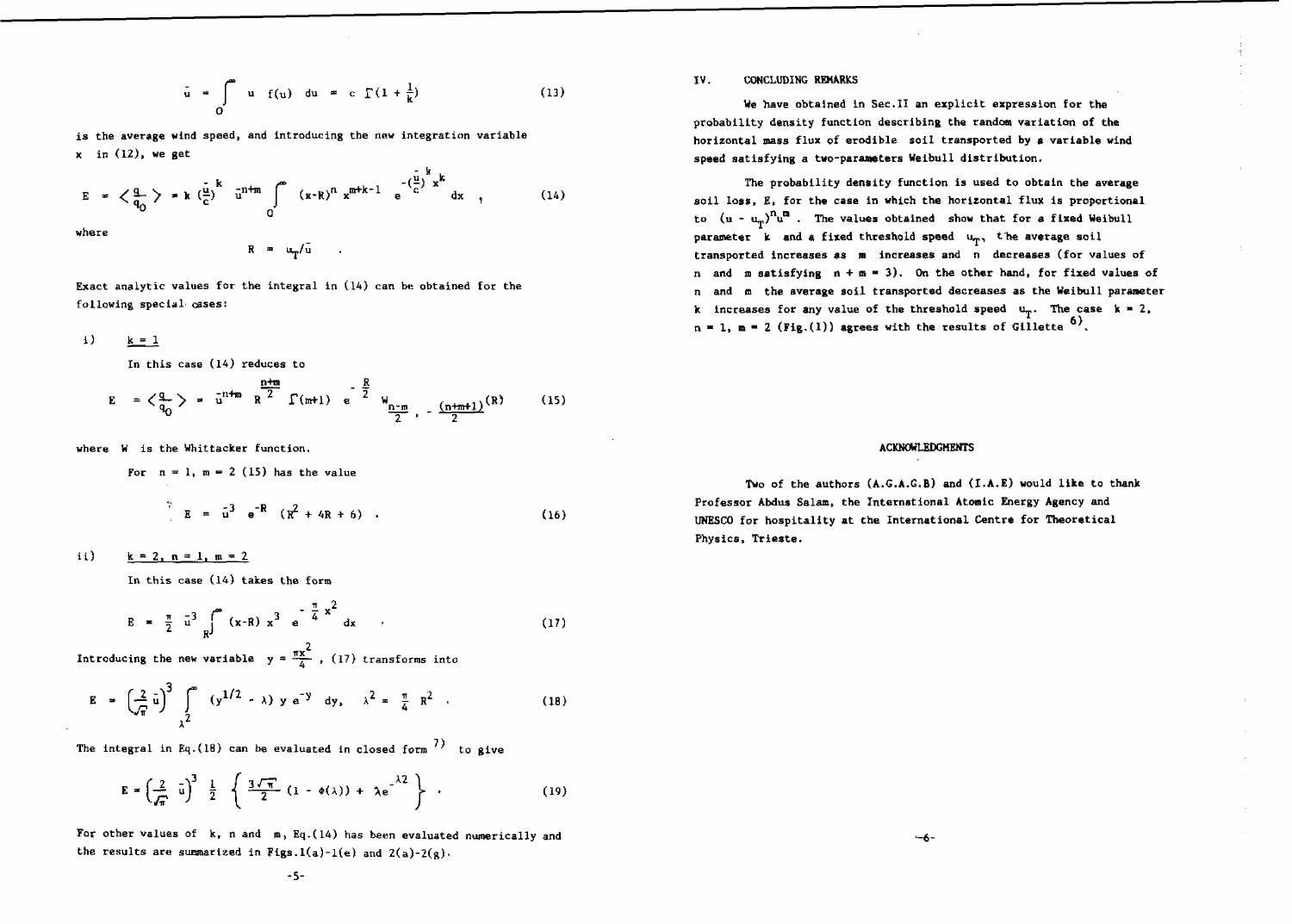# REFERENCES

- 1) R.A. Bagnold, The Physics of Blown Sand and Desert Dunes (Methuen, London 1941),
- 2) W.S. Chepil, "Dynamics of wind erosion", Soil Science 60, 305-320 (1945).
- 3) R. Greeley and J.D. Iversen, Wind as a Geological Process (Cambridge University Press 1985).
- 4) G.L. Johnson, "Economic design of wind electric systems", IEEE Trans. Power Apparatus Systems PAS-97(2), 534-562 (1978).
- 5) E.L. Skidmore, Wind Erosion Climatic Erusivity, Proceedings of the Khartoum Workshop on Sand Transport and Desertification in Arid Lands, November 1985 (to appear).
- 6) D.A. Gillette, A Physically Based Wind Erosion Estimation Method, Proceedings of the Khartoum Workshop on Sand Transport and Desertification in Arid Lands, November 1985 (to appear).
- 7) I.S. Gradshteyn and I.M. Ryzhik, Tables of Integrals, Series and Products (Academic Press, 1965).
- FIGURE CAPTIONS
- Figs.  $l(a)-l(e)$ : Average horizontal flux E plotted against  $k = th$ reshold speed/average wind speed, for values of Weibull parameter k ranging from 1 to 3,
- Figs.  $2(a)-2(q)$ : Average horizontal flux E plotted against  $k =$  threshold speed/average wind speed, for various values of n and m.

 $-8-$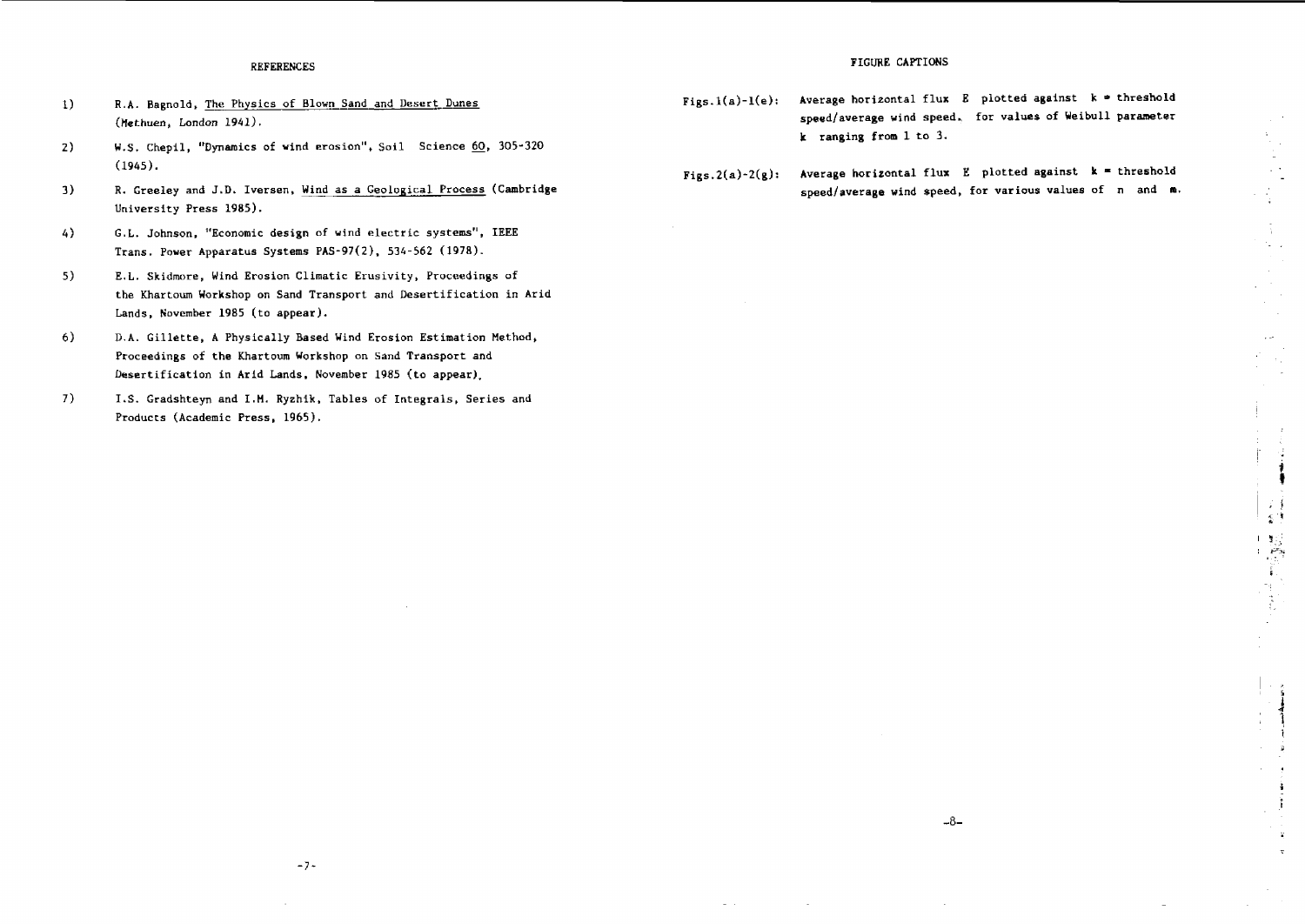



 $\pm$  .

 $\bullet$ 

Fig.1a

Fig.1b

 $\sim$   $\sim$ 

 $\bullet$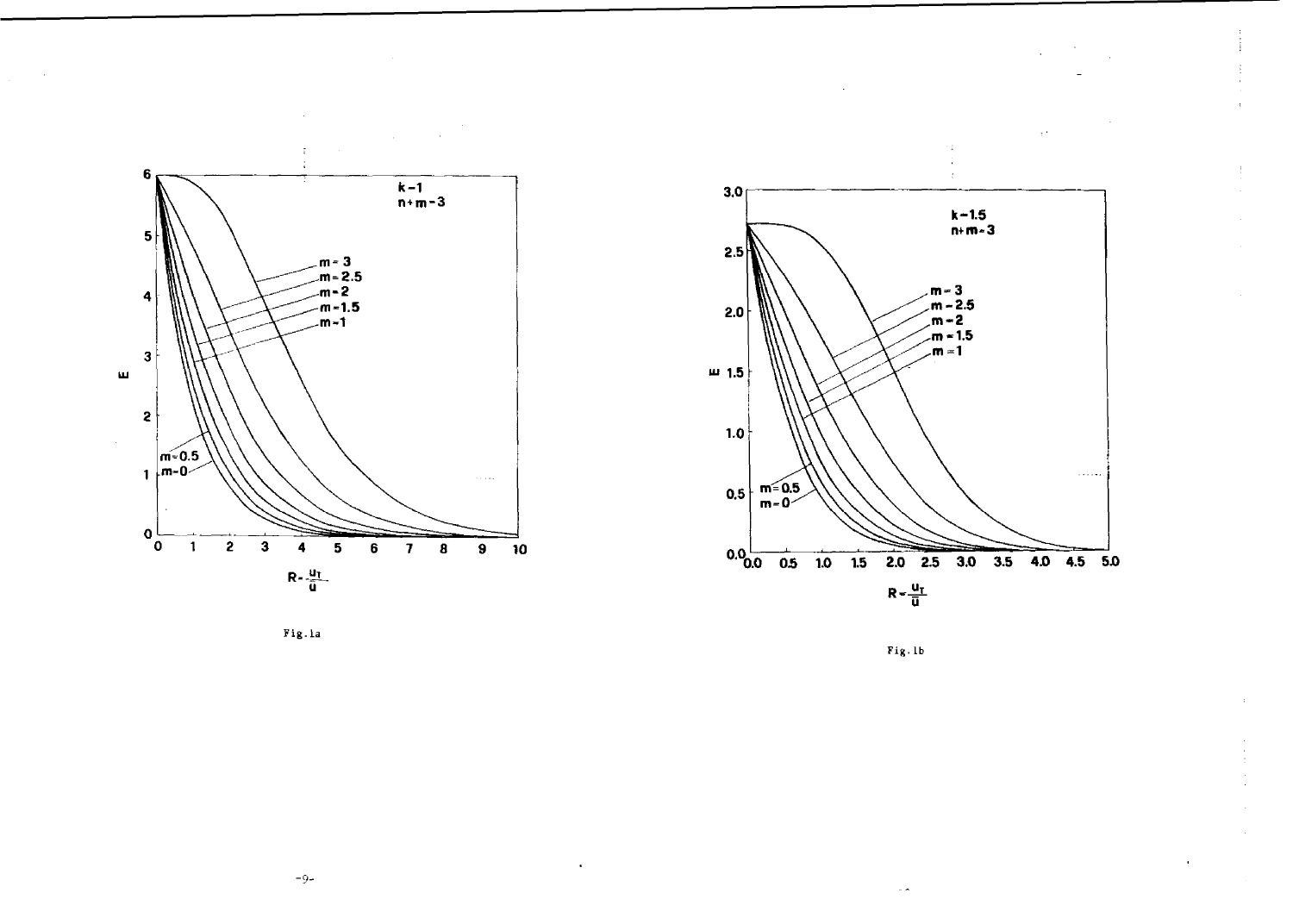





 $\mathbb{E}^{\mathbb{P}}$ 

Fig.1d

÷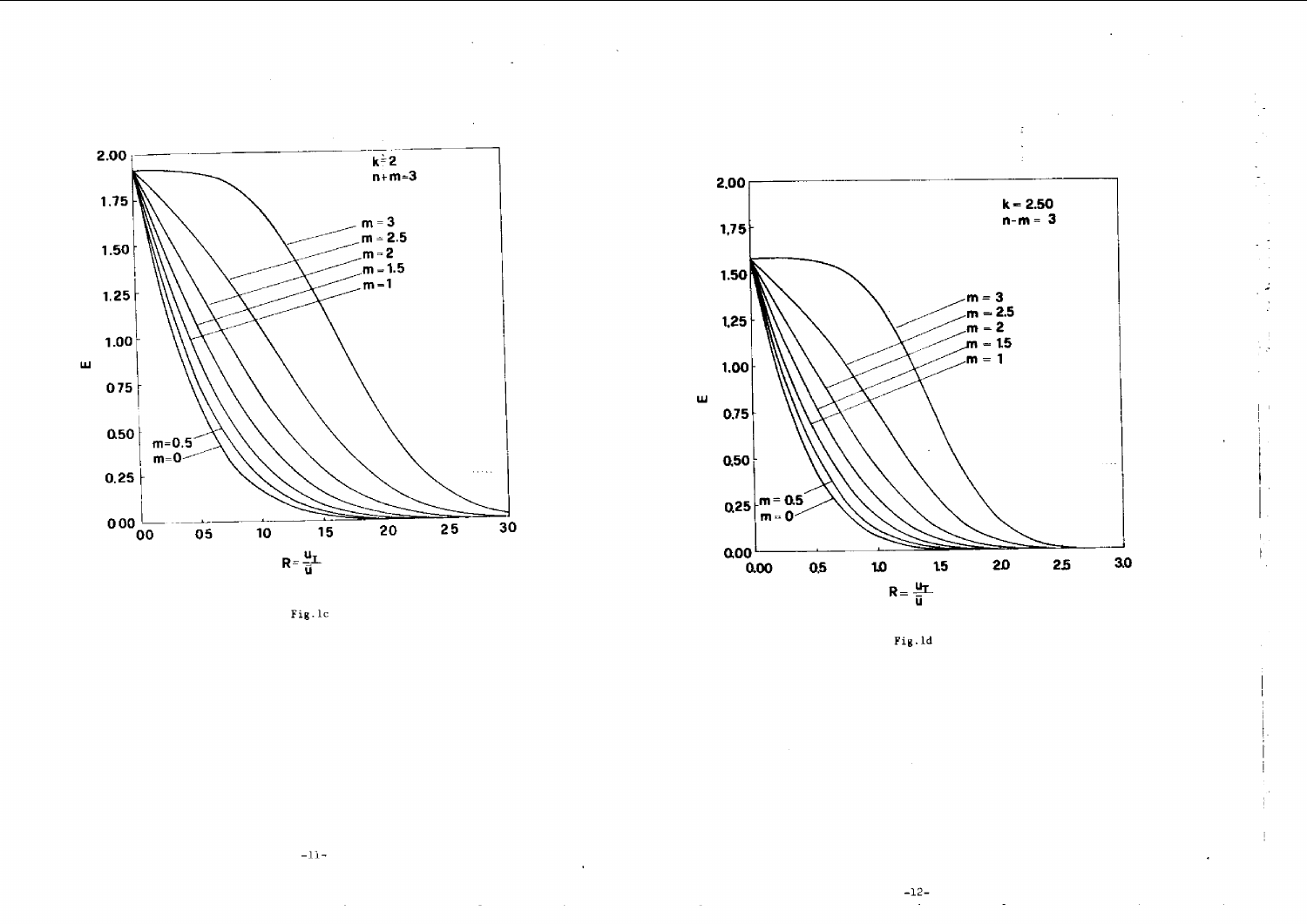





 $\pm$ 





 $\alpha$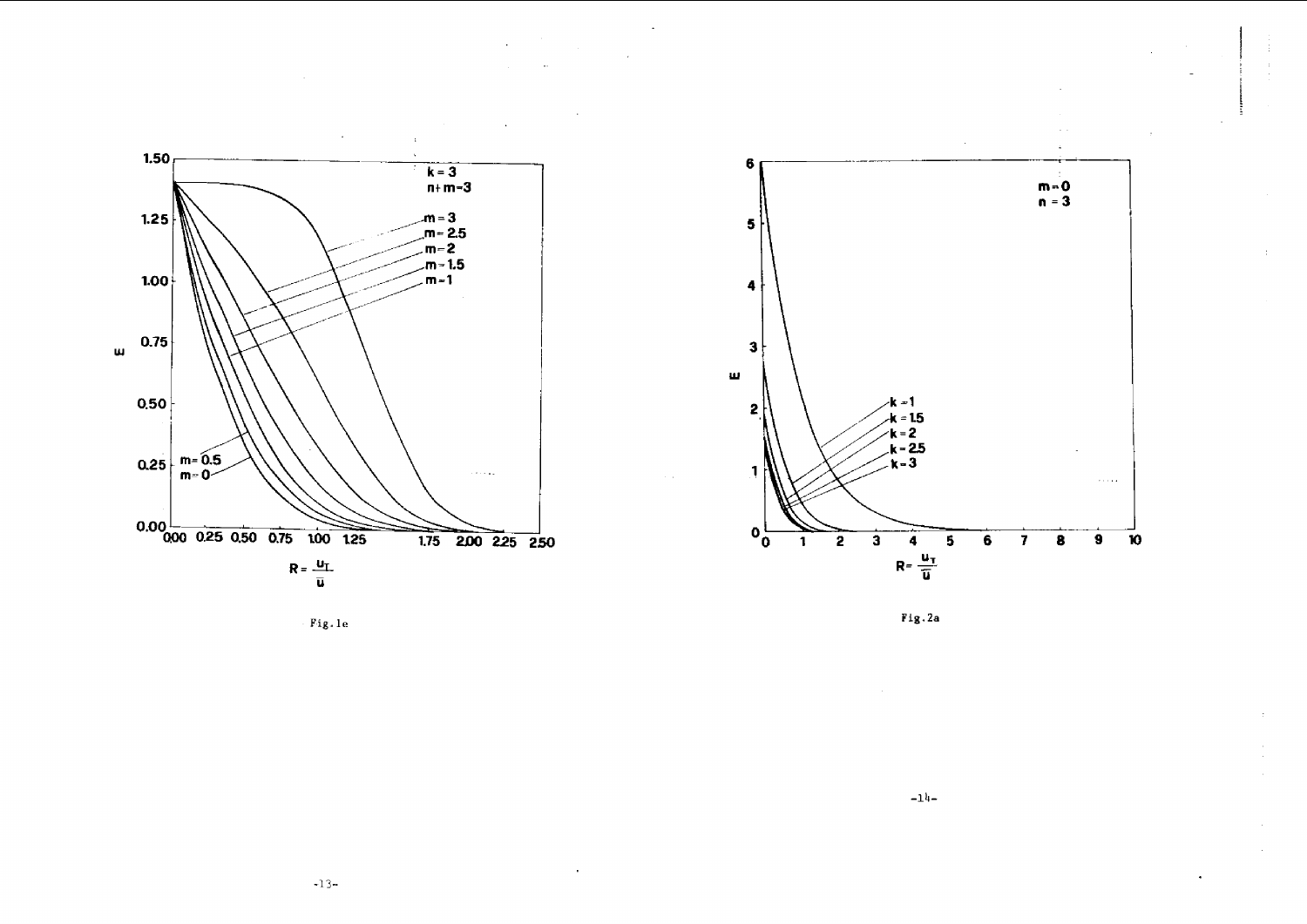





Fig.2c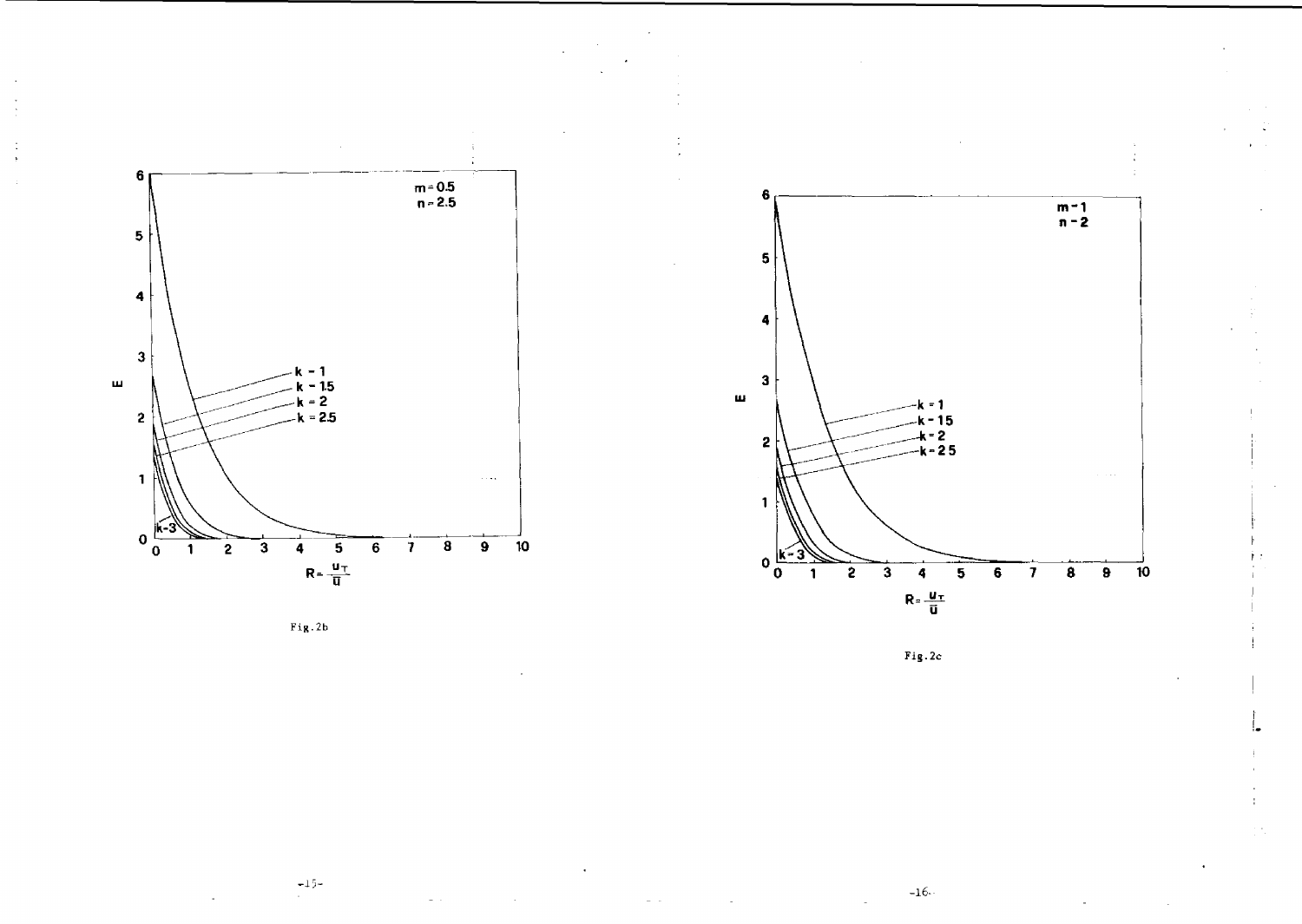







-17-